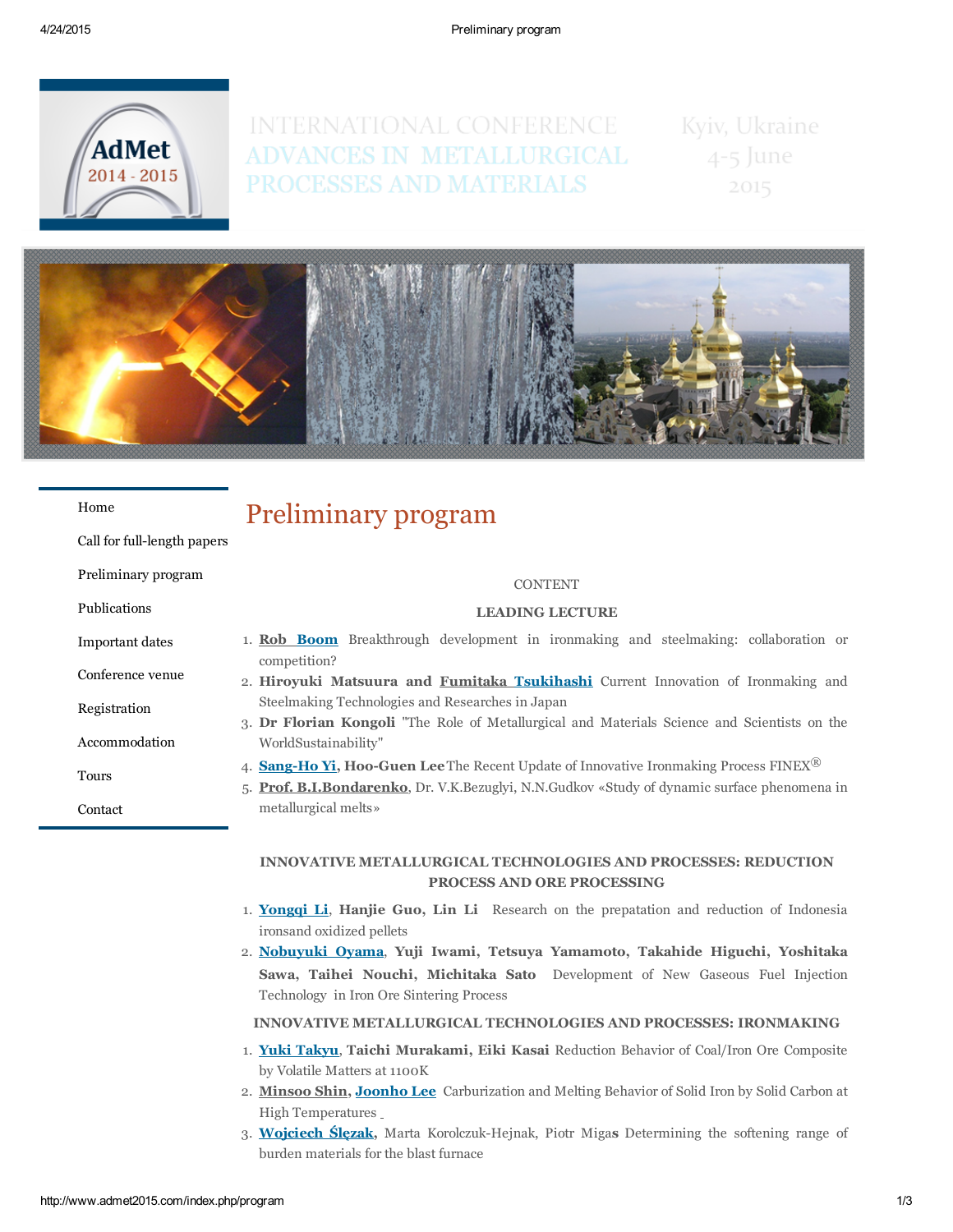- 4. Lin LI, [Hanjie](file:///C:/Documents%20and%20Settings/User1/%D0%A0%D0%B0%D0%B1%D0%BE%D1%87%D0%B8%D0%B9%20%D1%81%D1%82%D0%BE%D0%BB/%D0%A1%D1%82%D0%B0%D1%82%D1%8C%D0%B8%20AdMet-2014/%D1%81%D1%82%D0%B0%D1%82%D1%8C%D0%B8%20%D0%BD%D0%B0%20%D0%BA%D0%BE%D0%BD%D1%84%D0%B5%D1%80%D0%B5%D0%BD%D1%86%D0%B8%D1%8E%20%D0%B2%20PDF/INNOVATIVE%20METALLURGICAL%20TECHNOLOGIES%20AND%20PROCESSES%20IRONMAKING/Hanjie%20GUO.pdf) GUO, Xianglong MENG, Yongqi LI, Fuming ZHANG Design of Furnace Top Gear Box Cooling System in China Liangang New No.3 BF
- 5. Iosif Tovarovskiy, Alexey [Merkulov](file:///C:/Documents%20and%20Settings/User1/%D0%A0%D0%B0%D0%B1%D0%BE%D1%87%D0%B8%D0%B9%20%D1%81%D1%82%D0%BE%D0%BB/%D0%A1%D1%82%D0%B0%D1%82%D1%8C%D0%B8%20AdMet-2014/%D1%81%D1%82%D0%B0%D1%82%D1%8C%D0%B8%20%D0%BD%D0%B0%20%D0%BA%D0%BE%D0%BD%D1%84%D0%B5%D1%80%D0%B5%D0%BD%D1%86%D0%B8%D1%8E%20%D0%B2%20PDF/INNOVATIVE%20METALLURGICAL%20TECHNOLOGIES%20AND%20PROCESSES%20IRONMAKING/Merkulov.pdf) Improvement of blast furnace operation based on understanding of ironmaking processes
- 6. <mark>[Volodymyr](file:///C:/Documents%20and%20Settings/User1/%D0%A0%D0%B0%D0%B1%D0%BE%D1%87%D0%B8%D0%B9%20%D1%81%D1%82%D0%BE%D0%BB/%D0%A1%D1%82%D0%B0%D1%82%D1%8C%D0%B8%20AdMet-2014/%D1%81%D1%82%D0%B0%D1%82%D1%8C%D0%B8%20%D0%BD%D0%B0%20%D0%BA%D0%BE%D0%BD%D1%84%D0%B5%D1%80%D0%B5%D0%BD%D1%86%D0%B8%D1%8E%20%D0%B2%20PDF/INNOVATIVE%20METALLURGICAL%20TECHNOLOGIES%20AND%20PROCESSES%20IRONMAKING/Volodymyr%20Shatokha.pdf) Shatokha,</mark> Iurii Korobeynikov Wettability of solid iron by molten CaO-SiO<sub>2</sub>-FeO slags

## INNOVATIVE METALLURGICAL TECHNOLOGIES AND PROCESSES: LADLE TREATMENT IN IRON – AND STEELMAKING

- 1. Ming [ZHONG,](file:///C:/Documents%20and%20Settings/User1/%D0%A0%D0%B0%D0%B1%D0%BE%D1%87%D0%B8%D0%B9%20%D1%81%D1%82%D0%BE%D0%BB/%D0%A1%D1%82%D0%B0%D1%82%D1%8C%D0%B8%20AdMet-2014/%D1%81%D1%82%D0%B0%D1%82%D1%8C%D0%B8%20%D0%BD%D0%B0%20%D0%BA%D0%BE%D0%BD%D1%84%D0%B5%D1%80%D0%B5%D0%BD%D1%86%D0%B8%D1%8E%20%D0%B2%20PDF/INNOVATIVE%20METALLURGICAL%20TECHNOLOGIES%20AND%20PROCESSES%20LADLE%20TREATMENT%20IN%20IRON%20AND%20STEELMAKING/Ming%20ZHONG.pdf) Xu GAO, Katsuki GOTO, Hiroyuki MATSUURA and Fumitaka TSUKIHASHI Formation Mechanisms of CaO-based Multi-Phase Flux Containing P2O5-Condensed Solid Solution during Hot Metal Dephosphorization Process
- 2. M. S. C. Terrazas and **A.N. [Conejo](file:///C:/Documents%20and%20Settings/User1/%D0%A0%D0%B0%D0%B1%D0%BE%D1%87%D0%B8%D0%B9%20%D1%81%D1%82%D0%BE%D0%BB/%D0%A1%D1%82%D0%B0%D1%82%D1%8C%D0%B8%20AdMet-2014/%D1%81%D1%82%D0%B0%D1%82%D1%8C%D0%B8%20%D0%BD%D0%B0%20%D0%BA%D0%BE%D0%BD%D1%84%D0%B5%D1%80%D0%B5%D0%BD%D1%86%D0%B8%D1%8E%20%D0%B2%20PDF/INNOVATIVE%20METALLURGICAL%20TECHNOLOGIES%20AND%20PROCESSES%20LADLE%20TREATMENT%20IN%20IRON%20AND%20STEELMAKING/A.N.%20Conejo.pdf)** [E](file:///C:/Documents%20and%20Settings/User1/%D0%A0%D0%B0%D0%B1%D0%BE%D1%87%D0%B8%D0%B9%20%D1%81%D1%82%D0%BE%D0%BB/%D0%A1%D1%82%D0%B0%D1%82%D1%8C%D0%B8%20AdMet-2014/%D1%81%D1%82%D0%B0%D1%82%D1%8C%D0%B8%20%D0%BD%D0%B0%20%D0%BA%D0%BE%D0%BD%D1%84%D0%B5%D1%80%D0%B5%D0%BD%D1%86%D0%B8%D1%8E%20%D0%B2%20PDF/INNOVATIVE%20METALLURGICAL%20TECHNOLOGIES%20AND%20PROCESSES%20LADLE%20TREATMENT%20IN%20IRON%20AND%20STEELMAKING/A.N.%20Conejo.pdf)ffect of nozzle diameter, nozzle radial position and a top slag layer on mixing time during bottom gas injection in metallurgical ladles
- 3. Jukka Laine, Lauri [Holappa,](file:///C:/Documents%20and%20Settings/User1/%D0%A0%D0%B0%D0%B1%D0%BE%D1%87%D0%B8%D0%B9%20%D1%81%D1%82%D0%BE%D0%BB/%D0%A1%D1%82%D0%B0%D1%82%D1%8C%D0%B8%20AdMet-2014/%D1%81%D1%82%D0%B0%D1%82%D1%8C%D0%B8%20%D0%BD%D0%B0%20%D0%BA%D0%BE%D0%BD%D1%84%D0%B5%D1%80%D0%B5%D0%BD%D1%86%D0%B8%D1%8E%20%D0%B2%20PDF/INNOVATIVE%20METALLURGICAL%20TECHNOLOGIES%20AND%20PROCESSES%20LADLE%20TREATMENT%20IN%20IRON%20AND%20STEELMAKING/Lauri%20Holappa.pdf) Seppo Louhenkilpi Temperature Prediction for Steel Continuous Casting

## INNOVATIVE METALLURGICAL TECHNOLOGIES AND PROCESSES: STEELMAKING

- 1. Joo [Hyun](file:///C:/Documents%20and%20Settings/User1/%D0%A0%D0%B0%D0%B1%D0%BE%D1%87%D0%B8%D0%B9%20%D1%81%D1%82%D0%BE%D0%BB/%D0%A1%D1%82%D0%B0%D1%82%D1%8C%D0%B8%20AdMet-2014/%D1%81%D1%82%D0%B0%D1%82%D1%8C%D0%B8%20%D0%BD%D0%B0%20%D0%BA%D0%BE%D0%BD%D1%84%D0%B5%D1%80%D0%B5%D0%BD%D1%86%D0%B8%D1%8E%20%D0%B2%20PDF/INNOVATIVE%20METALLURGICAL%20TECHNOLOGIES%20AND%20PROCESSES%20STEELMAKING/Joo%20Hyun%20Park.pdf) Park, Tae Sung Kim Viscosity of Ladle Refining Slags and Structural Analysis using micro-Raman Spectroscopy
- 2. Xin-Hua Wang, Min Jiang, Wan-Jun Wang, Guo-Sen Zhu, Hai-Bo Li, Yanchun Lu Development of "Slag-Remaining+Double-Slag" BOF Steelmaking Technology
- 3. Yasuo [Kishimoto,](file:///C:/Documents%20and%20Settings/User1/%D0%A0%D0%B0%D0%B1%D0%BE%D1%87%D0%B8%D0%B9%20%D1%81%D1%82%D0%BE%D0%BB/%D0%A1%D1%82%D0%B0%D1%82%D1%8C%D0%B8%20AdMet-2014/%D1%81%D1%82%D0%B0%D1%82%D1%8C%D0%B8%20%D0%BD%D0%B0%20%D0%BA%D0%BE%D0%BD%D1%84%D0%B5%D1%80%D0%B5%D0%BD%D1%86%D0%B8%D1%8E%20%D0%B2%20PDF/INNOVATIVE%20METALLURGICAL%20TECHNOLOGIES%20AND%20PROCESSES%20STEELMAKING/Yasuo%20Kishimoto.pdf) Yu-ichi Uchida, Akitoshi Matsui, Yukio Takahashi, Naoki Kikuchi, Yuji MIKI Removal of Copper from Molten Iron with  $\rm Na_2CO_3$ -FeS Fluxes
- 4. Yuriy V. [Kostetsky](file:///C:/Documents%20and%20Settings/User1/%D0%A0%D0%B0%D0%B1%D0%BE%D1%87%D0%B8%D0%B9%20%D1%81%D1%82%D0%BE%D0%BB/%D0%A1%D1%82%D0%B0%D1%82%D1%8C%D0%B8%20AdMet-2014/%D1%81%D1%82%D0%B0%D1%82%D1%8C%D0%B8%20%D0%BD%D0%B0%20%D0%BA%D0%BE%D0%BD%D1%84%D0%B5%D1%80%D0%B5%D0%BD%D1%86%D0%B8%D1%8E%20%D0%B2%20PDF/INNOVATIVE%20METALLURGICAL%20TECHNOLOGIES%20AND%20PROCESSES%20STEELMAKING/Yuriy%20V.%20Kostetsky.pdf) Prospects and Ways of Creating Steelmaking Process That Provides Removing Copper fromLiquid Metal

#### INNOVATIVE METALLURGICAL TECHNOLOGIES AND PROCESSES: FERROALLOYS

- 1. Maria de Campos, **R. [Hurman](file:///C:/Documents%20and%20Settings/User1/%D0%A0%D0%B0%D0%B1%D0%BE%D1%87%D0%B8%D0%B9%20%D1%81%D1%82%D0%BE%D0%BB/%D0%A1%D1%82%D0%B0%D1%82%D1%8C%D0%B8%20AdMet-2014/INNOVATIVE%20METALLURGICAL%20TECHNOLOGIES%20AND%20PROCESSES%20FERROALLOYS/Hurman%20Eric.pdf) Eric** Reduction behaviour of chromite in the presence of a hydrocarbon gas
- 2. R [Hurman](file:///C:/Documents%20and%20Settings/User1/%D0%A0%D0%B0%D0%B1%D0%BE%D1%87%D0%B8%D0%B9%20%D1%81%D1%82%D0%BE%D0%BB/%D0%A1%D1%82%D0%B0%D1%82%D1%8C%D0%B8%20AdMet-2014/INNOVATIVE%20METALLURGICAL%20TECHNOLOGIES%20AND%20PROCESSES%20FERROALLOYS/R%20Hurman%20Eric.pdf) Eric Slag Metal Equilibrium Pertinent to Ferromanganese and Silicomanganese Production
- 3. M. [Ksiazek,](file:///C:/Documents%20and%20Settings/User1/%D0%A0%D0%B0%D0%B1%D0%BE%D1%87%D0%B8%D0%B9%20%D1%81%D1%82%D0%BE%D0%BB/%D0%A1%D1%82%D0%B0%D1%82%D1%8C%D0%B8%20AdMet-2014/INNOVATIVE%20METALLURGICAL%20TECHNOLOGIES%20AND%20PROCESSES%20FERROALLOYS/M.%20Ksiazek.pdf) M. Tangstad, E. Ringdalen Silicon production in laboratory scale induction furnace Hakan Cengizler
- 4. Eetu-Pekka Heikkinen, Topi Ikäheimonen, Antti Vestman, Henna Alavuokila & Timo Fabritius Alternative oxidic raw materials for ferrochrome converter
- 5. Victoria. I. Vorobyova, Olena. E. [Chygyrynets'](file:///C:/Documents%20and%20Settings/User1/%D0%A0%D0%B0%D0%B1%D0%BE%D1%87%D0%B8%D0%B9%20%D1%81%D1%82%D0%BE%D0%BB/%D0%A1%D1%82%D0%B0%D1%82%D1%8C%D0%B8%20AdMet-2014/INNOVATIVE%20METALLURGICAL%20TECHNOLOGIES%20AND%20PROCESSES%20FERROALLOYS/Chygyrynets.pdf) New coating technology for the protection of materials

## ENVIRONMENTAL ISSUES IN METALLURGY: ADVANCED PROCESSES IN RECYCLING AND RECOVERY OF BY-PRODUCTS AND WASTES

- 1. **Sun-Joong Kim,** Hiroyuki Shibata and Shin-ya Kitamura Fundamental Research on the Production of Fe–Mn alloy from Steelmaking Slag
- 2. Hiroyuki [Matsuura,](file:///C:/Documents%20and%20Settings/User1/%D0%A0%D0%B0%D0%B1%D0%BE%D1%87%D0%B8%D0%B9%20%D1%81%D1%82%D0%BE%D0%BB/%D0%A1%D1%82%D0%B0%D1%82%D1%8C%D0%B8%20AdMet-2014/%D1%81%D1%82%D0%B0%D1%82%D1%8C%D0%B8%20%D0%BD%D0%B0%20%D0%BA%D0%BE%D0%BD%D1%84%D0%B5%D1%80%D0%B5%D0%BD%D1%86%D0%B8%D1%8E%20%D0%B2%20PDF/ENVIRONMENTAL%20ISSUES%20IN%20METALLURGY%20ADVANCED%20PROCESSES%20IN%20RECYCLING%20AND%20RECOVERY%20OF%20BY-PRODUCTS%20AND%20WASTES/Hirokazu%20Konishi.pdf) Xiaorui Zhang, Yusheng Lang, Guohua Zhang and Fumitaka Tsukihashi Utilization of Steelmaking Slag as a Nutrient Source at Coastal Environment for Rehabilitation from Sea Desertification
- 3. Zhao Dawei, Zhang Zuotai, Wang [Xidong](file:///C:/Documents%20and%20Settings/User1/%D0%A0%D0%B0%D0%B1%D0%BE%D1%87%D0%B8%D0%B9%20%D1%81%D1%82%D0%BE%D0%BB/%D0%A1%D1%82%D0%B0%D1%82%D1%8C%D0%B8%20AdMet-2014/%D1%81%D1%82%D0%B0%D1%82%D1%8C%D0%B8%20%D0%BD%D0%B0%20%D0%BA%D0%BE%D0%BD%D1%84%D0%B5%D1%80%D0%B5%D0%BD%D1%86%D0%B8%D1%8E%20%D0%B2%20PDF/ENVIRONMENTAL%20ISSUES%20IN%20METALLURGY%20ADVANCED%20PROCESSES%20IN%20RECYCLING%20AND%20RECOVERY%20OF%20BY-PRODUCTS%20AND%20WASTES/Wang%20Xidong%20.pdf) Research on Utilizing Hot Blast Furnace Slag In Steel Industry: Experiment and modelling for the fiberization
- 4. Massimo G. [Maccagni](file:///C:/Documents%20and%20Settings/User1/%D0%A0%D0%B0%D0%B1%D0%BE%D1%87%D0%B8%D0%B9%20%D1%81%D1%82%D0%BE%D0%BB/%D0%A1%D1%82%D0%B0%D1%82%D1%8C%D0%B8%20AdMet-2014/%D1%81%D1%82%D0%B0%D1%82%D1%8C%D0%B8%20%D0%BD%D0%B0%20%D0%BA%D0%BE%D0%BD%D1%84%D0%B5%D1%80%D0%B5%D0%BD%D1%86%D0%B8%D1%8E%20%D0%B2%20PDF/ENVIRONMENTAL%20ISSUES%20IN%20METALLURGY%20ADVANCED%20PROCESSES%20IN%20RECYCLING%20AND%20RECOVERY%20OF%20BY-PRODUCTS%20AND%20WASTES/G.%20Maccagni1.pdf) STE Process: the most advanced treatment of secondary aluminium salt slag

## ADVANCED TECHNOLOGIES OF SPECIAL MELTING

- 1. G. [Serhiyenko](file:///C:/Documents%20and%20Settings/User1/%D0%A0%D0%B0%D0%B1%D0%BE%D1%87%D0%B8%D0%B9%20%D1%81%D1%82%D0%BE%D0%BB/%D0%A1%D1%82%D0%B0%D1%82%D1%8C%D0%B8%20AdMet-2014/%D1%81%D1%82%D0%B0%D1%82%D1%8C%D0%B8%20%D0%BD%D0%B0%20%D0%BA%D0%BE%D0%BD%D1%84%D0%B5%D1%80%D0%B5%D0%BD%D1%86%D0%B8%D1%8E%20%D0%B2%20PDF/ADVANCED%20TECHNOLOGIES%20OF%20SPECIAL%20MELTING/G.%20Serhiyenko.pdf) H. Franz, H.J. Kemmer, G. Reiter, J. Ren Melt Bath stirring for enhanced Refining Processes in Vacuum Induction Melting Degassing & Pouring (VIM/VIDP) Furnaces
- 2. Dr. Roman [Ritzenhoff,](file:///C:/Documents%20and%20Settings/User1/%D0%A0%D0%B0%D0%B1%D0%BE%D1%87%D0%B8%D0%B9%20%D1%81%D1%82%D0%BE%D0%BB/%D0%A1%D1%82%D0%B0%D1%82%D1%8C%D0%B8%20AdMet-2014/%D1%81%D1%82%D0%B0%D1%82%D1%8C%D0%B8%20%D0%BD%D0%B0%20%D0%BA%D0%BE%D0%BD%D1%84%D0%B5%D1%80%D0%B5%D0%BD%D1%86%D0%B8%D1%8E%20%D0%B2%20PDF/ADVANCED%20TECHNOLOGIES%20OF%20SPECIAL%20MELTING/Roman%20Ritzenhoff.pdf) Julian Pavlovic, Volkher Diehl Nitrogen solubility in ESR-slags